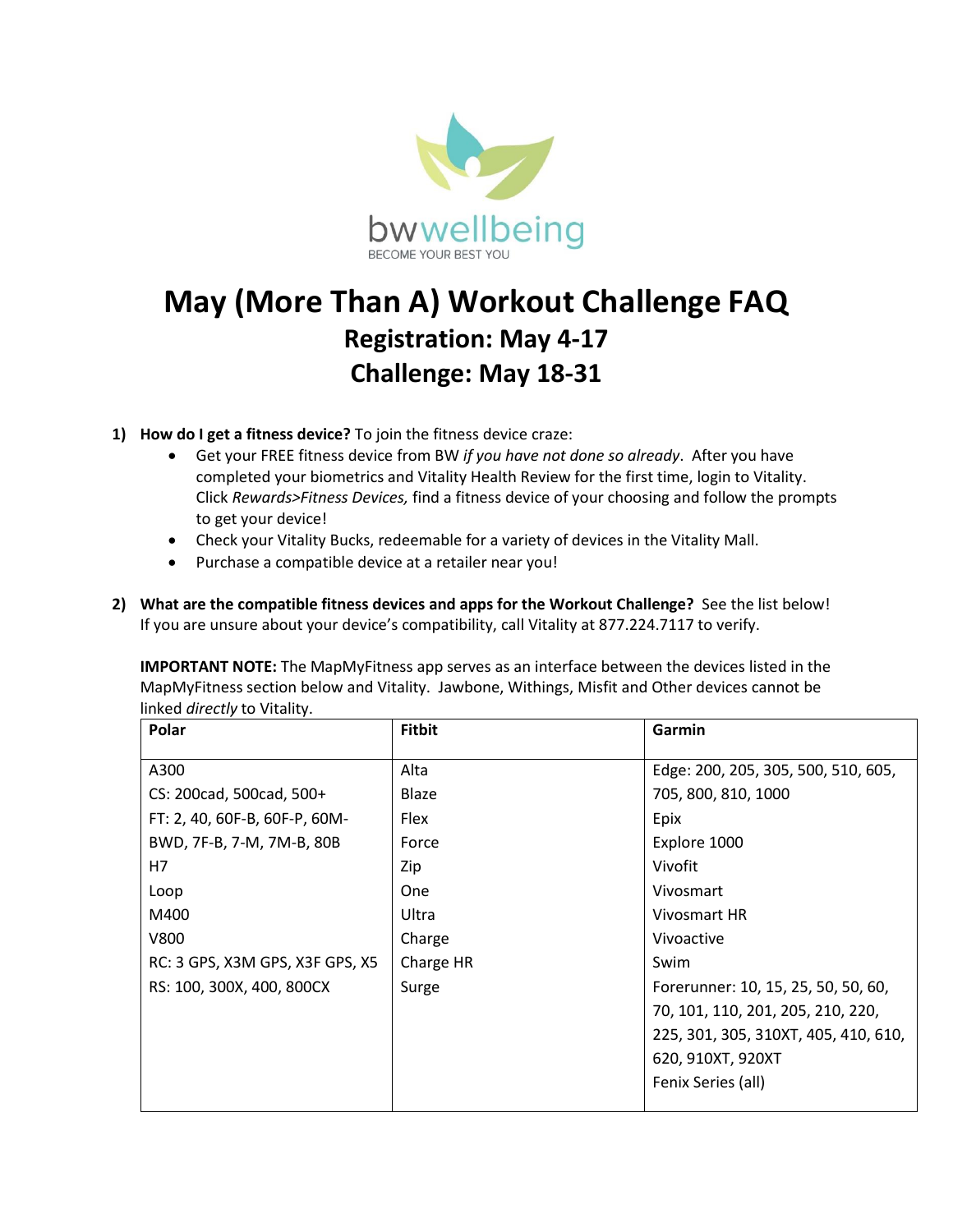| <b>Link through Mobile Apps</b><br>Download the apps below and link to your Vitality account.                             |                       |                     |  |
|---------------------------------------------------------------------------------------------------------------------------|-----------------------|---------------------|--|
| <b>Apple Health</b>                                                                                                       | <b>Vitality Today</b> | <b>MapMyFitness</b> |  |
| Link through MapMyFitness App<br>Download the MapMyFitness App, link the app to Vitality, and link your device to the app |                       |                     |  |
| Jawbone                                                                                                                   | <b>Withings</b>       | <b>Misfit</b>       |  |
| Up                                                                                                                        | Pulse                 | Shine               |  |
| Up24                                                                                                                      | Activite              | Flash               |  |
| Up3                                                                                                                       | <b>Activite Pop</b>   |                     |  |
| UpMove                                                                                                                    |                       |                     |  |

- **3) How do I link my fitness device to my Vitality account so that my workouts count toward the Challenge?** Log in to Vitality and click on *Devices* from the *Manage Your Links* box on your homepage. Click on your fitness device for more information and follow the instructions!
- **4) I use multiple different fitness devices. If I accumulate workouts on multiple devices in a day, will Vitality add all of them together?** Vitality's current system cannot apply multiple devices to a step total. The system records from the device that accumulates the greatest number of steps.
- **5) Do I have to have a fitness device to participate in this Challenge?** No! If you do not have a fitness device, you can earn workouts by self-reporting workouts at home.
- **6) My gym is closed. How can I earn workouts at home?** We understand that you may not have access to your regular gym or workout class. In response to the COVID-19 health crisis, you can also submit a non-gym workout via the Gym Workout form out on Vitality' Login and click *Forms & Waivers > Gym Workout*. Just enter your workout date and enter "Home" under Name of Gym and submit!
- **7) What is the Vitality Today App and how do I get it?** Vitality Today is Vitality's smartphone app, which allows you to check in to local gyms, complete your VHR, and complete your weekly goal check-ins from your mobile device. Visit your smartphone's app store, download the FREE Vitality Today App, and login using your Vitality account credentials.
- **8) Why can I only earn 1 workout/day?** Just like when you earn Vitality points for working out, Vitality records only the source with the highest activity level each day. For example, if you take 15,000 steps *and* check in to your local gym on the same day during the challenge, you will earn 15 Vitality points (for the steps – higher than 10 points for 15,000 steps) and 1 workout for the Workout Challenge.
- **9) How often will Vitality sync my workouts with the Challenge Leaderboard?** Based on the workout source, the time that your workout appears on the Leaderboard may vary.
	- If your workout is being reported from the Vitality Today App check-in, your workouts will appear within the next few hours on the Leaderboard.